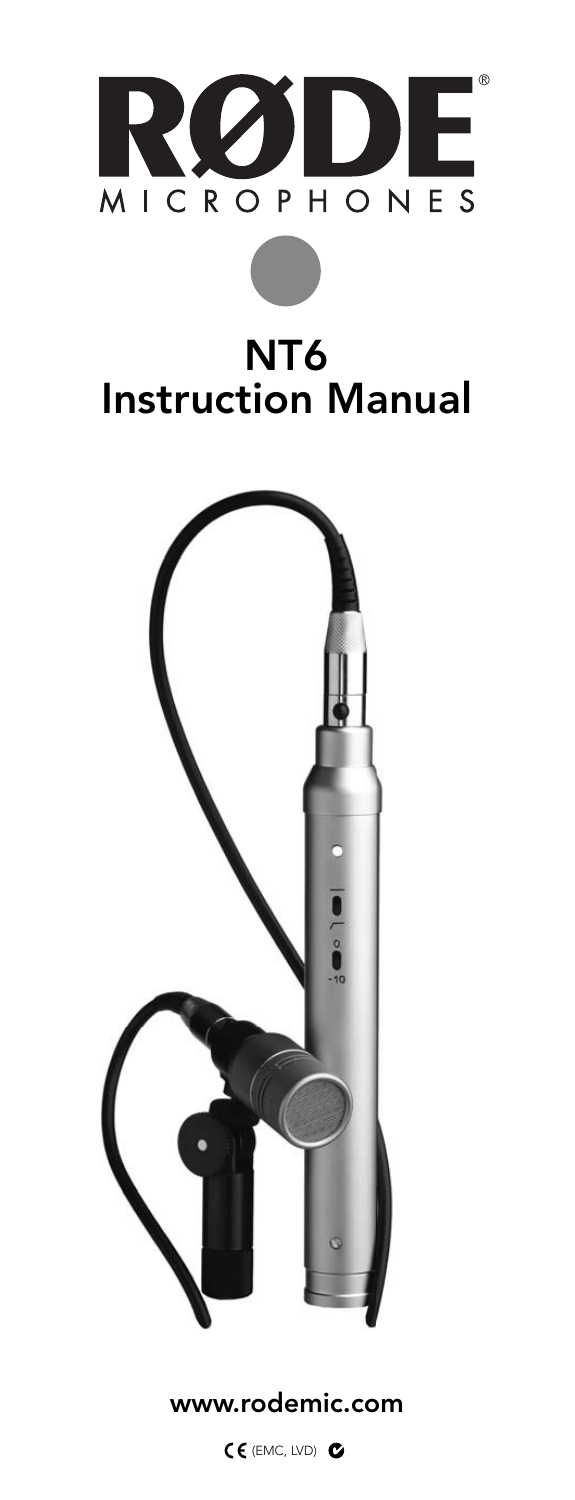## Introduction

We at RØDE would like to thank you and congratulate you on investing in the RØDE NT6 Compact Condenser Microphone with Detachable Capsule.

The RØDE NT6 is specifically designed for difficult mounting applications. Although clearly relevant to instrument miking, the NT6 is extremely well suited to any situation where a small and unobtrusive, yet powerful microphone system is required.

The 1/2" (externally biased) gold sputtered capsule is designed to attach to a custom made, multi-position swivel mount allowing it to be independently positioned with ease. The capsule is connected to the remote pre-amplifier (body) by a custom 3m (10') Kevlar® fibre reinforced cable.

The surface-mount pre-amplifier circuit also incorporates a two position variable PAD with 0 dB and -10 dB attenuation, and a two position variable highpass filter that enables you to step from a flat response to 80Hz high pass filter; both conveniently located away from the capsule, providing additional control without the need to move the capsule once in position.

The NT6 is intended for film, television, broadcast, live performance, theatre, surround and environmental recording applications, or wherever your imagination takes you.

Please take the time to visit www.rodemic.com and register your microphone for a full ten year warranty.

While there you can view studio tips and techniques, as well as browse the comprehensive range of accessories for RØDE microphones.

Peter Freedman **RØDE** Microphones Sydney, Australia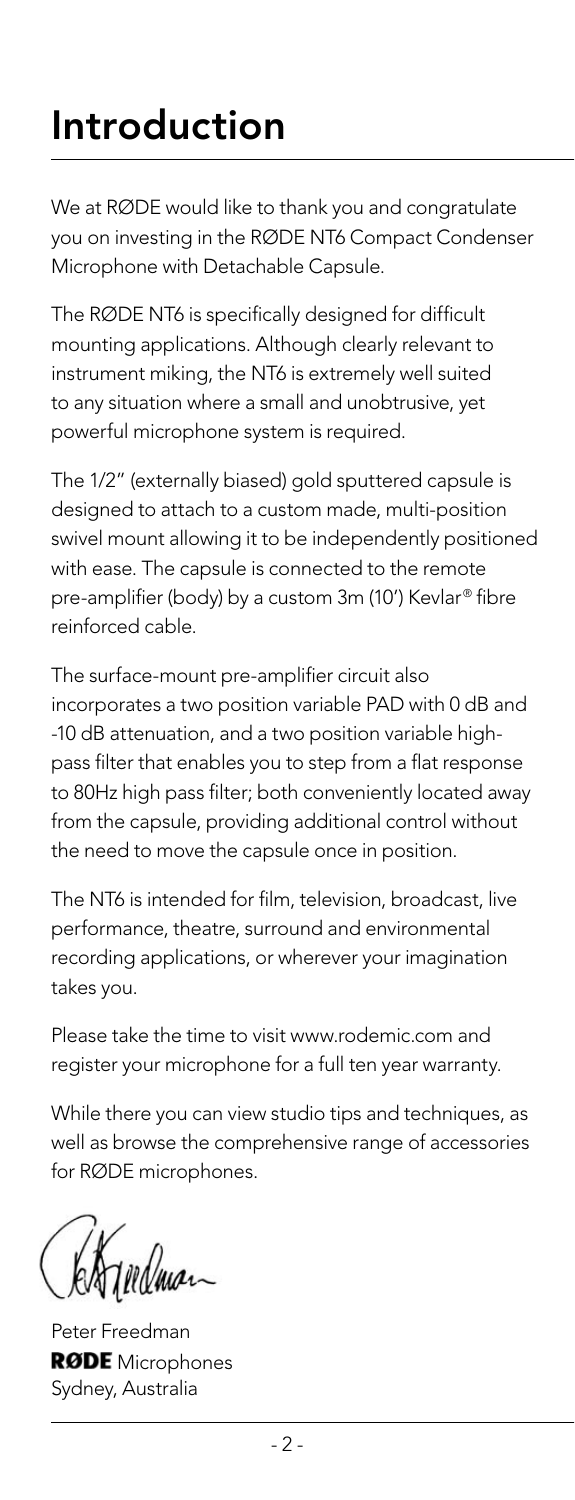## **Specifications**

| Acoustic<br>Principle:         | Pressure gradient                                                                |
|--------------------------------|----------------------------------------------------------------------------------|
| <b>Directional</b><br>Pattern: | Cardioid (see graph)                                                             |
| Frequency<br>Range:            | 40Hz-20kHz, selectable HPF@<br>80Hz/12dB/octave (see graph)                      |
| Output<br>Impedence:           | $200\Omega$                                                                      |
| Sensitivity:                   | -37 dB re 1 Volt/Pascal (16 mV @<br>94 dB SPL) +/- 2 dB @ 1kHz                   |
| <b>Equivalent Noise:</b>       | 19 dB SPL (A - weighted per<br><b>IEC651)</b>                                    |
| Maximum<br>Output:             | +6dBu (@ 1kHz, 1% THD into<br>$1K\Omega$ load)                                   |
| <b>Dynamic Range:</b>          | 119 dB (per IEC651, IEC268-15)                                                   |
| <b>Maximum SPL:</b>            | 135dB SPL<br>$(@ 1kHz, 1% THD$ into $1K\Omega$ load)<br>(145dB with maximum PAD) |
| Signal/Noise:                  | 75 dB SPL<br>(A - weighted per IEC651)                                           |
| Power<br>Requirement:          | P48 (48V), P24 (24V) phantom<br>supply                                           |
| Output<br>Connection:          | 3 pin XLR, balanced output<br>between pin 2(+), pin (-) & pin 1<br>(ground)      |
| Net Weight:                    | 386gm                                                                            |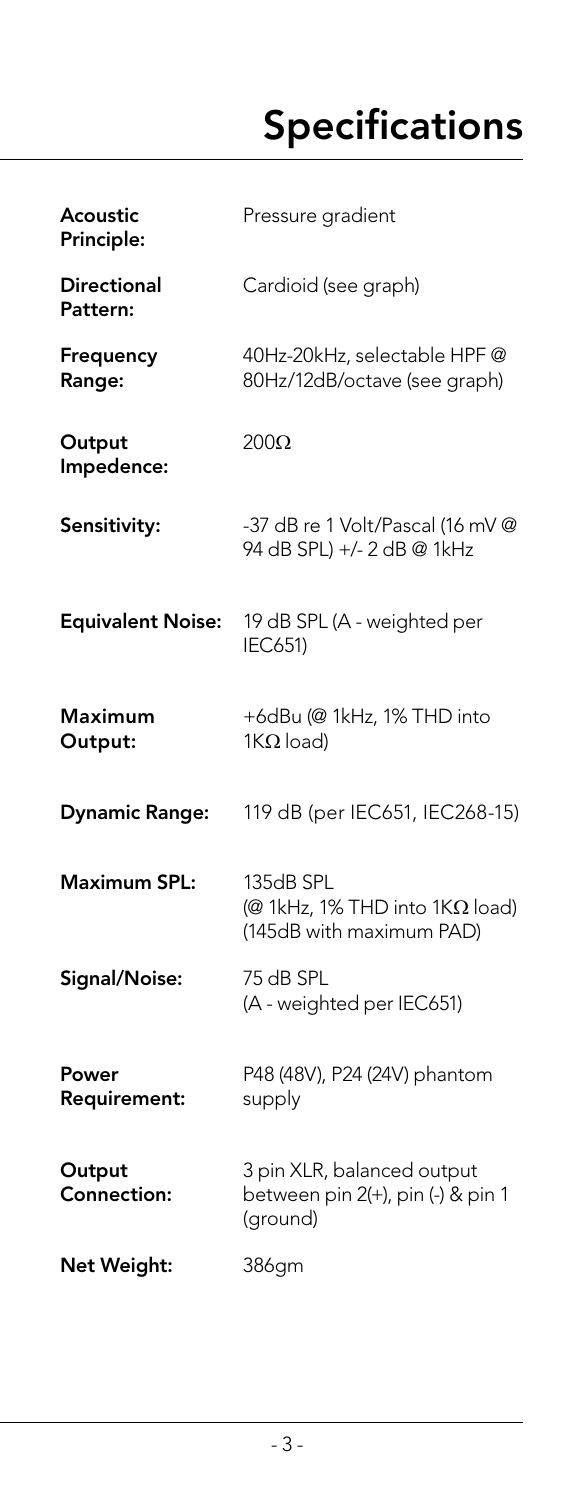#### Dimensions



#### Frequency Response



Polar Response

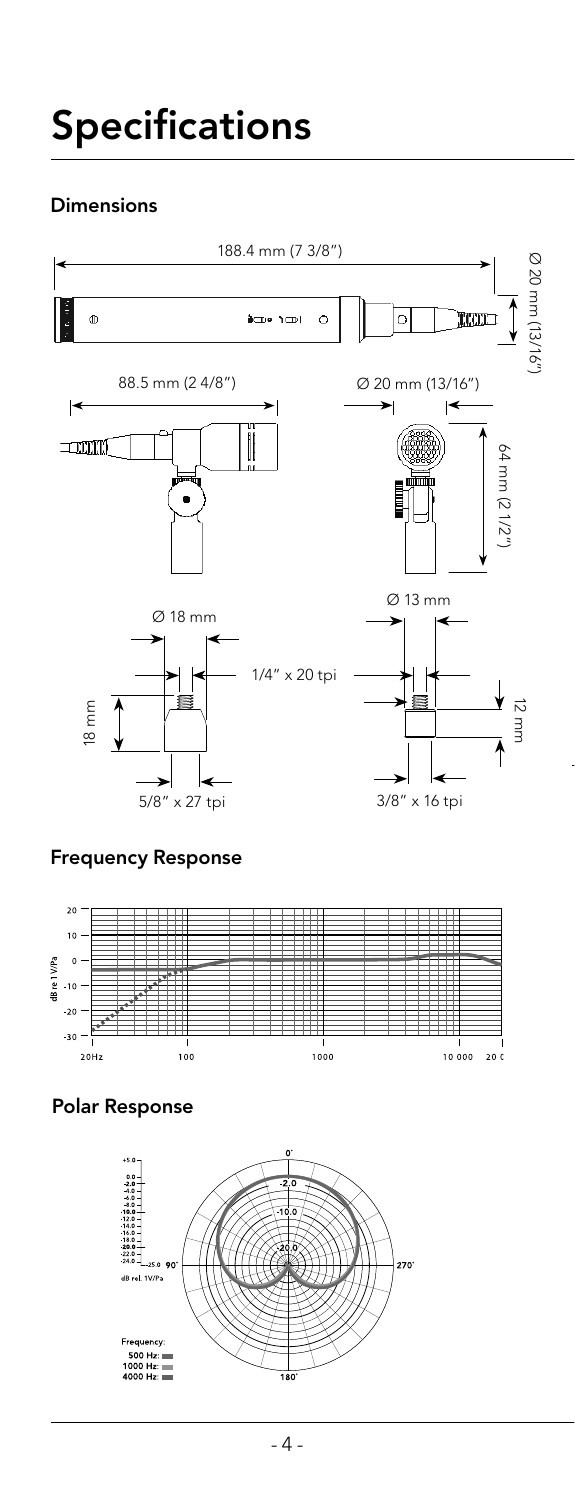### Features

- Externally biased condenser
- Gold sputtered 1/2" capsule
- Two position PAD 0dB and -10dB
- Two position High-Pass Filter flat and 80Hz
- Convenient two-axis swivel mount and 3m Kevlar® fibre reinforced cable included
- Heavy-duty satin-nickel plated body
- Surface mount circuitry
- Low noise and full frequency response
- Made in Australia
- 10 year warranty\*





RM5 stand mount



WS5 windshield



Swivel mount



ZP1 zip pouch

\*Online product registration required.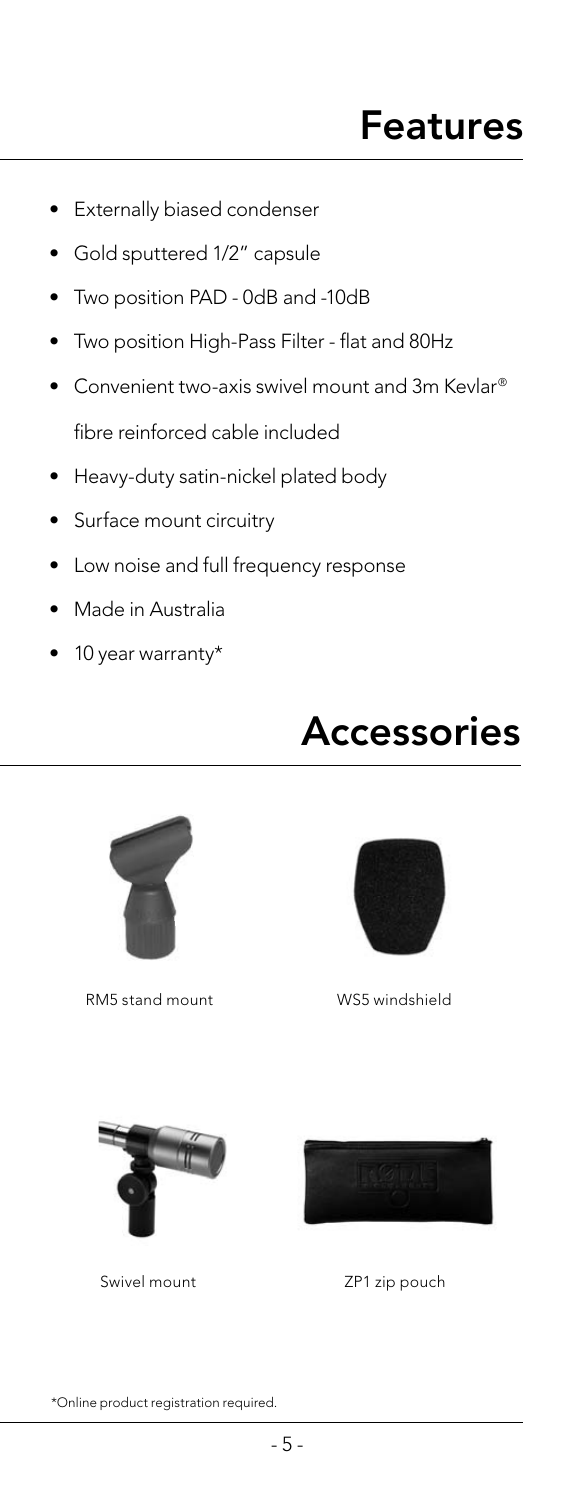# Mounting the NT6

The NT6 is supplied with a selection of fittings and adaptors designed to ease positioning and mounting. The NT6 head attaches to a 2-axis swivel-mount that allows it to independently move and lock in position.



• To further increase the versatility of the NT6, it comes supplied with 2 threaded adaptors, a 1/4" to 5/8" and a 1/4" to 3/8" that enable the capsule assembly to be securely attached to a wide variety of mic stands, tripods and boompoles.



- The larger Adaptor is the 1/4" to 5/8". When screwed into the base of the swivel mount it enable the capsule assembly to be attached to a standard 5/8" thread found on microphone stands.
- The smaller 1/4" to 3/8" adaptor, when screwed to the base of the swivel mount enables the head assembly to be attached to a standard tripod or boompole.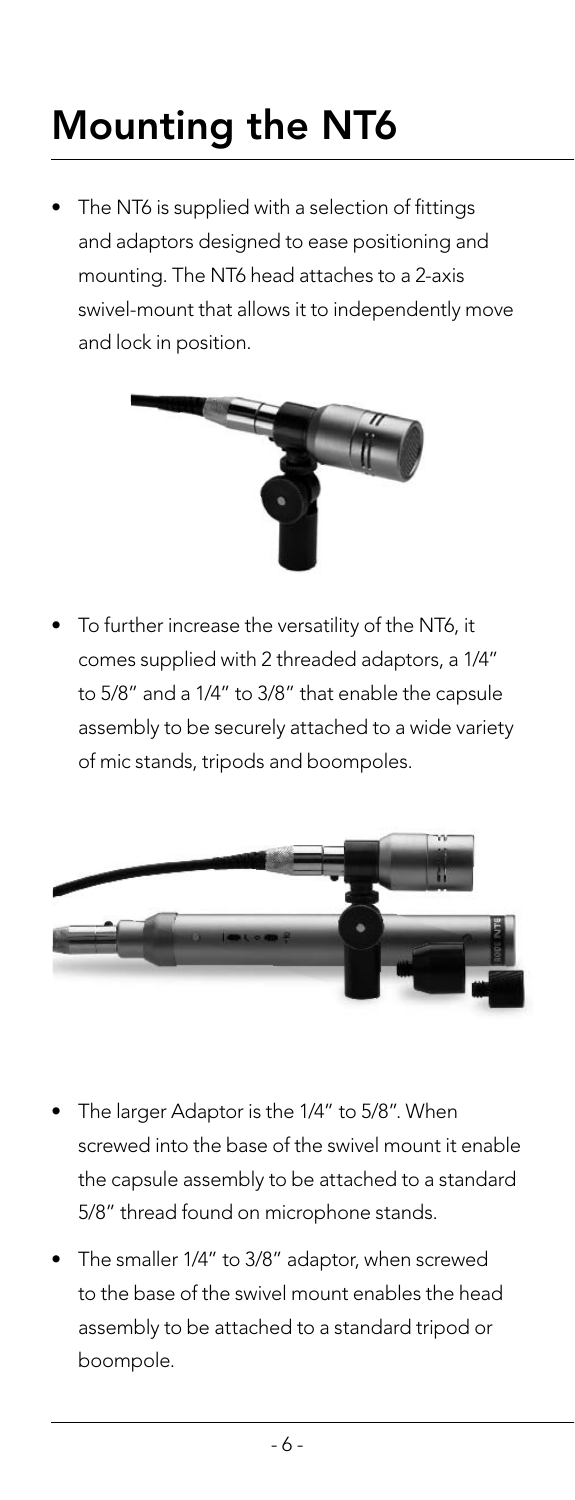## Mounting the NT6

- With the capsule securely in position, you are ready to connect and position the pre-amplifier (body) as required. Like the head, the pre-amplifier is designed to be positioned and/or mounted in several ways.
- The NT6 comes complete with an RM5 Stand Mount. When connected to a mic stand the RM5 securely holds the pre-amplifier in position. This allows the head assembly to be directly suspended from or positioned independently to that of the pre-amplifier.
- As long as the pre-amplifier is suitably protected from the elements it can be positioned as required.
- As with any recording set-up it is best to explore the options you have available and use the product within these constraints.

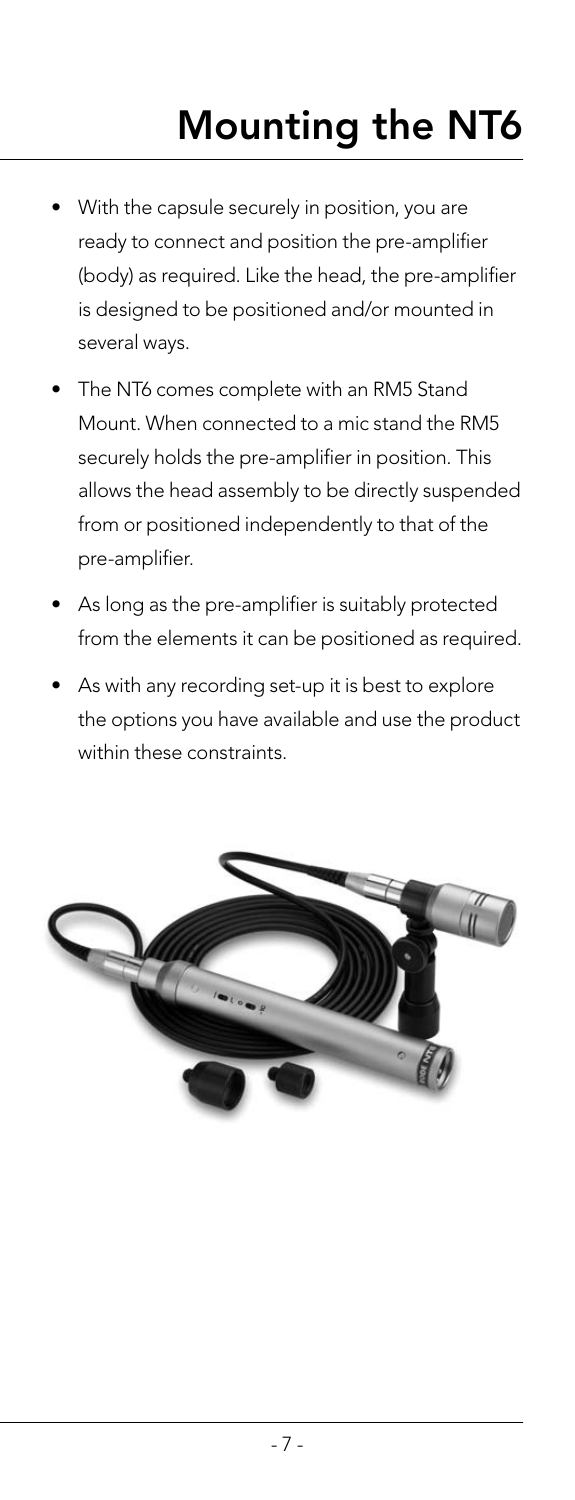## **Connecting** the miniature cable

- With the head and pre-amplifier in position and the XLR cable connected to the back of the pre-amplifier, it is time to connect the mini-XLR connectors.
- With the pre-amplifier assembly in one hand and the mini-XLR in the other, align the key on the connector to the groove on the back of the preamplifier. Gently insert the connector ensuring you align the two elements correctly, without applying excessive force during insertion.





The same method is to be used when attaching the min-XLR to the back of the head assembly.





The miniature connection cable is more than capable of withstanding the rigours of professional use, however it is important to understand and where possible consider the following points: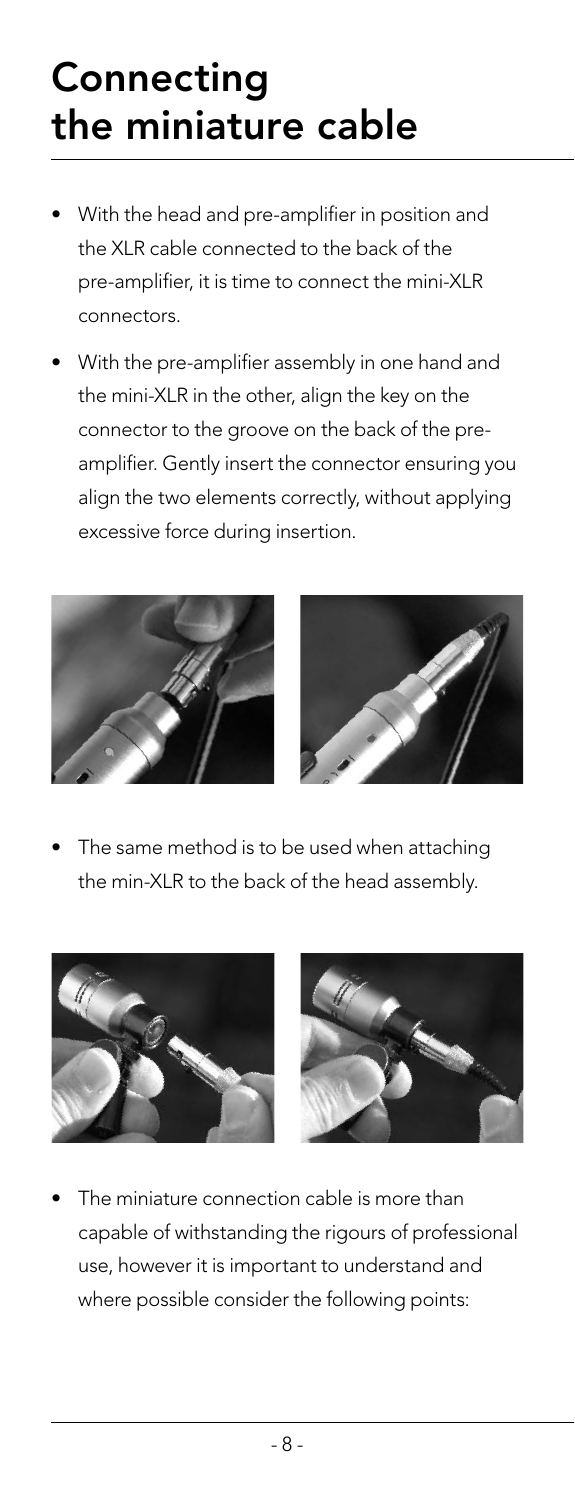## **Connecting** the miniature cable

- $-$  The miniature connection cable is Kevlar<sup>®</sup> fibre reinforced and designed to withstand considerable tensile and compressive forces, however inside this sheath are three copper wires.
- Always ensure the connectors are correctly aligned groove-to-key when connecting the miniature connector's and do not use excessive force when inserting and withdrawing.

 Cable runs of no greater than 10 m (30') are recommended to maintain signal integrity.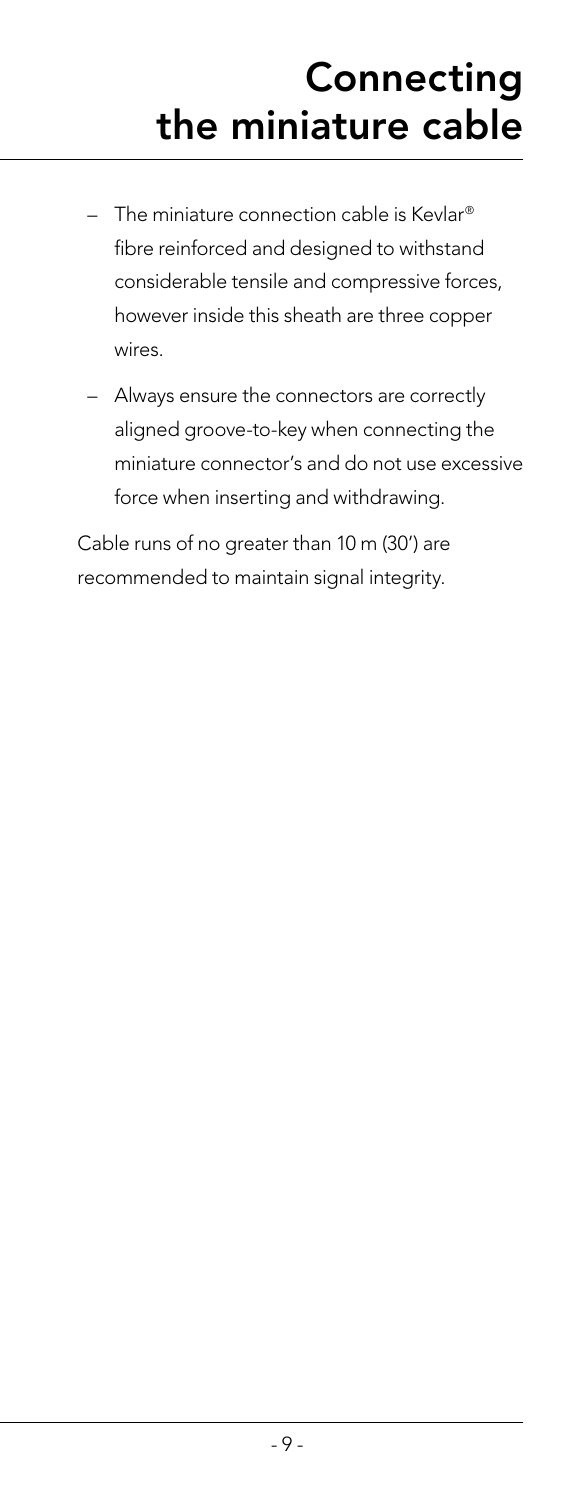# Using the NT6

- The NT6 is a phantom powered microphone. To operate correctly it requires a 24V or 48V phantom supply from the mixing console or other source.
- It is recommended that you use a high-quality microphone lead from the preamp body to the recording device or mixing console, and keep it as short as practical for your application. This will ensure the highest quality sound reproduction.
- Please ensure all cable connections are secure before applying power to the microphone, and allow a few moments for the microphone to stabilise after the power is turned on.
- The pre-amplifier (body) incorporates two switches for varying both the low end frequency response (HPF) and sensitivity (PAD).

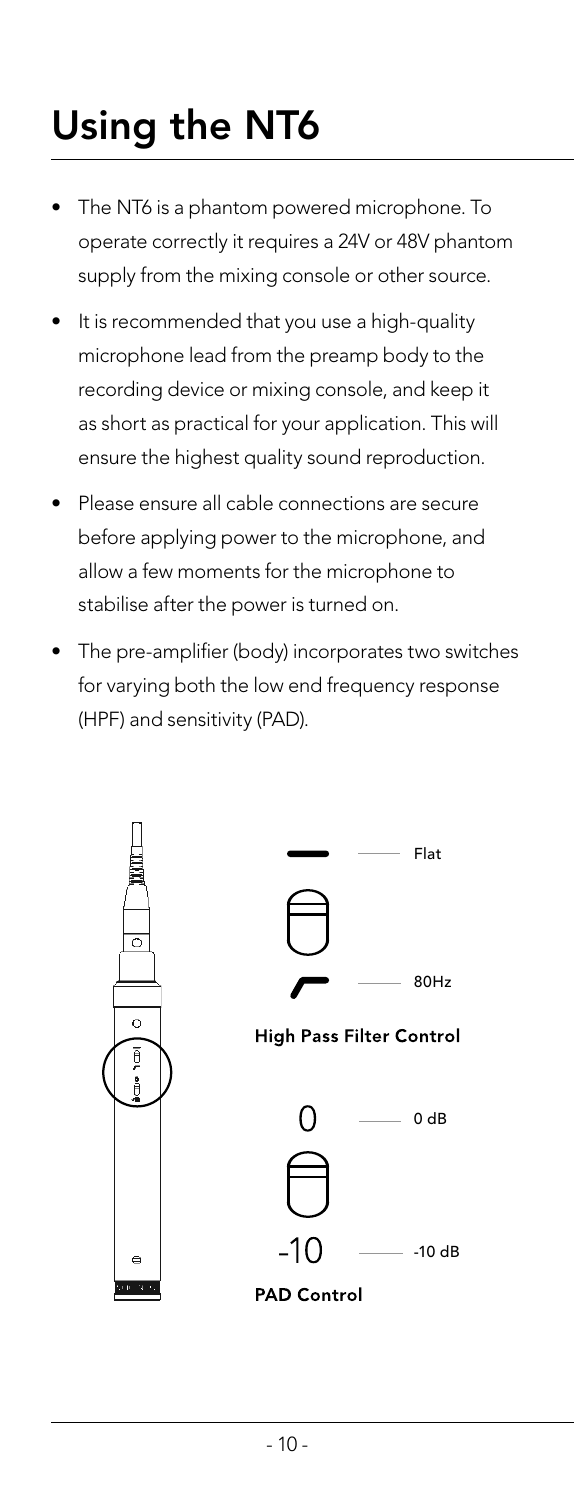# Using the NT6

- The PAD settings provide a 10 dB reduction in sensitivity or commonly referred to as attenuation, and a two-position variable High-Pass Filter that enables you to step from a flat response to 80 Hz high pass filter; both conveniently located away from the head, providing additional control without the need to move the head once in position.
- Use the High-Pass Filter when you wish to remove low frequency noise that is not part of your intended sound source. Remember however the tonal characteristics will be affected by this, so it is important that you listen to the sound with and without the HPF in circuit before deciding if it is appropriate for the source.
- A small screwdriver or pen can be used to alter the switch positions as required.

### Storage

- After use the NT6 head should be wiped with a dry, soft cloth, and both head and body placed in the protective case.
- Be sure to place the moisture-absorbent crystals (supplied) at the head of the microphone, so as to absorb any moisture present.
- Eventually this pack of crystals will need to be dried. This is indicated by the crystals turning pink in colour.
- They can easily be re-used by placing them in an oven at 100 - 150 degrees celsius for approximately ten minutes. The crystals will operate effectively again once they have turned blue.